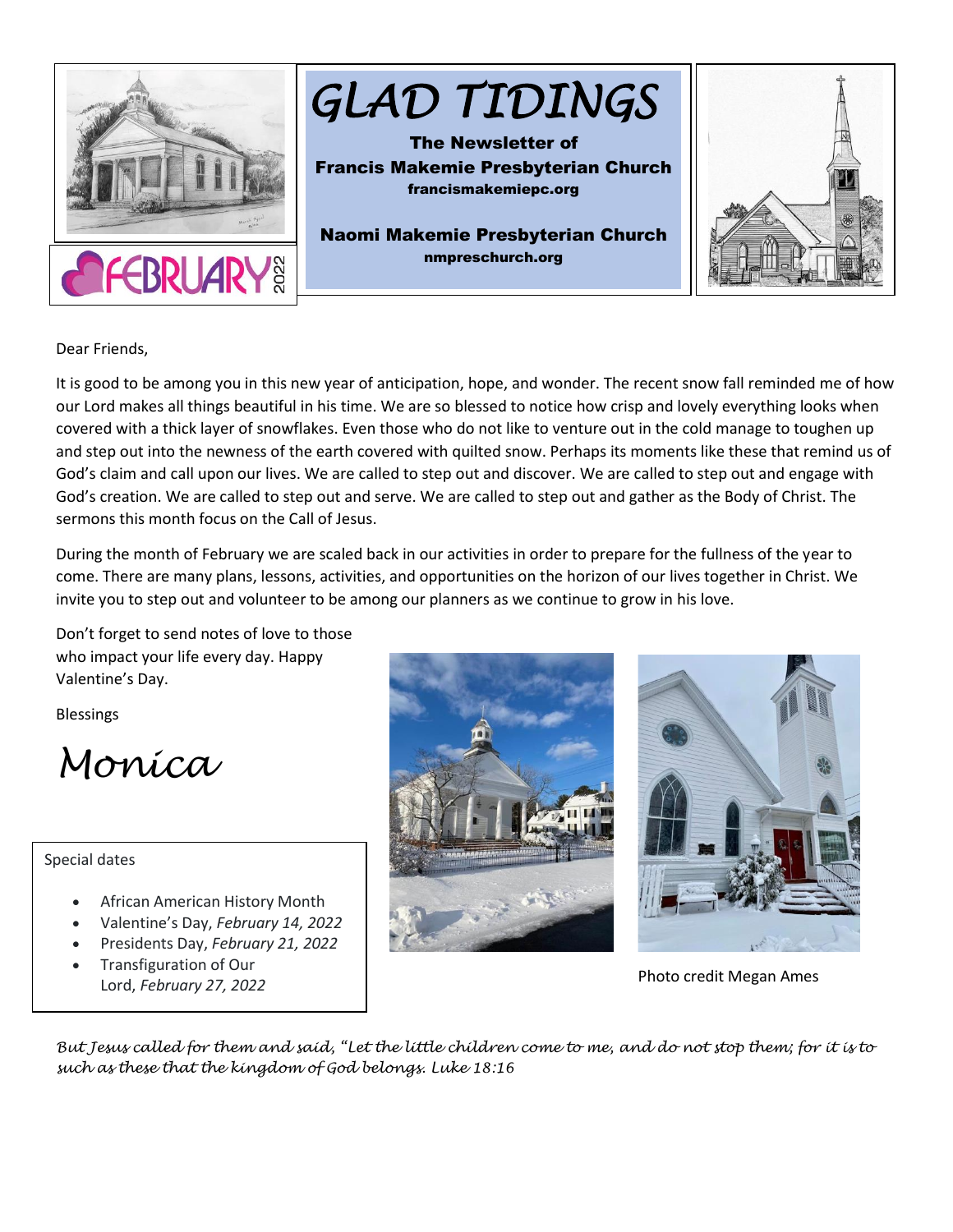

# **FEBRUARY**

| <b>Rick Turner</b>        | 02-07     |
|---------------------------|-----------|
| Janet Booth-Scott         | 02-09     |
| Katie Arnold              | 02-09     |
| Jennifer Stapleton        | $02 - 10$ |
| <b>Elizabeth Lankford</b> | 02-13     |
| <b>Barry Mears</b>        | $02 - 17$ |
| <b>Suzanne Rogers</b>     | $02 - 21$ |
| Logan Stapleton           | $02 - 21$ |
| Meg Adams                 | 02-22     |
| Diane Taylor              | 02-22     |
| <b>Mathew Albertson</b>   | 02-24     |



**Holy Communion is an important part of the worship of our congregations. We are celebrating Holy Communion quarterly in both congregations for 2022.** 

**Holy Communion dates for both congregations**

# **NMPC**

February 13, April 14, April 17, July 3, October 2, December 24



# **FMPC**

February 6, April 3, July 3, October 2, December 24

# **Monica's Work Week:**

Monica's work week is Tuesday through Sunday. On the third week of the month the work week is Wednesday through Monday.





**February 6** The Call of Jesus-Simon Psalm 138, Luke 5:1-11

**February 13** The Call of Jesus-Blessings & Woes Psalm 1 Luke 6:17-26

**February 20** The Call of Jesus-Love your Enemies Psalm 37, Luke 6:27-38

**February 27** Starter Practices Psalm 99, Joel 2:2-16

**March 2 Wednesday Ash Wednesday**-Ashes to Go 10-12 @FMPC; Service at NMPC 7pm

**Sermon series for Lent-**The I Ams of Jesus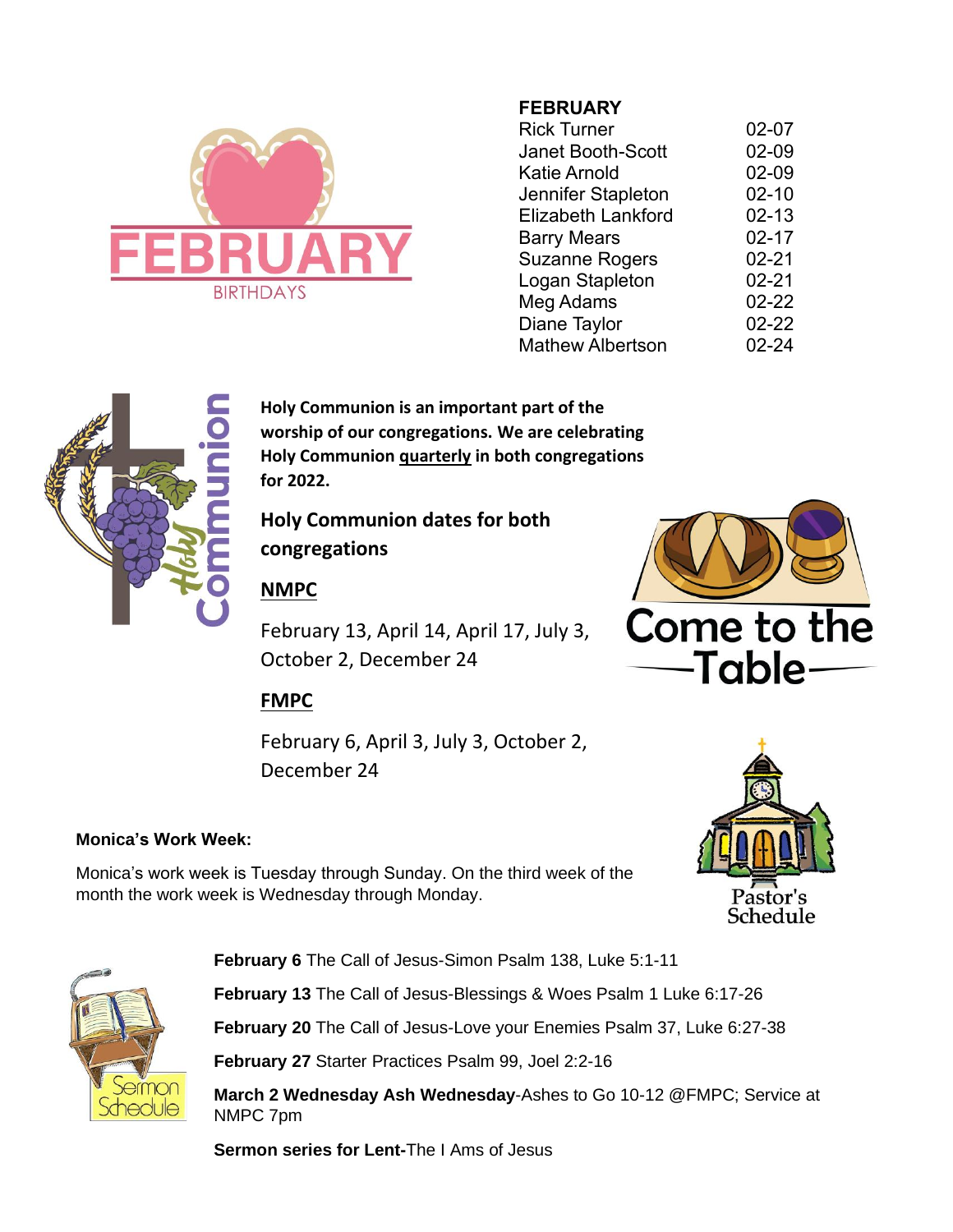### **News from the Session of FMPC**

The FMPC elders met on Wednesday January 12, 2022.

Paul Hughes was elected to serve as Commissioner to the presbytery for 2022. The budget for 2022 was approved and a congregational meeting will be set soon for one Sunday in February.

Thanks are extended to Andy Mason who has stepped in to print our bulletins for each Sunday since Joe Valentine has moved to PA. We continue to thank Andy for the printing of the newsletter each month. We remain concerned about our friends and members of whom we've lost touch.

The fence around the church is prepped and ready to paint when the weather improves. Mission plans include working with the Coalition Against Domestic Violence and an event on March  $12<sup>th</sup>$  for the Samaritan's Shelter in Pocomoke which houses homeless from both Maryland and Virginia. After inquiries, we hope to support the gardening project at No Limits. We continue to collect donations for the Food Bank.

Session and Communion quarterly dates are set for the year.

Paul, David and Charlie are continuing their work on the library box for the neighborhood. It is designed to look like the church and will be placed in the church yard within the fence.

### **Session digest for NMPC**

Session met Monday January 24, 2022

Commissioner to Presbytery is Tracey Arvidson and Megan Ames as alternate. Dates for communion and session meetings for 2022 were approved

Committee Assignments were made. The Manual of Operations will be revised to be up to date for 2022. With the addition of technology and the increased need for congregational care some rearranging will take place. Each committee chair will seek out members for 2022. The goal is to have at least two friends or members of the congregation participate in the work of the church through the committees.

The session mentioned how difficult it had been the last two years with decreased volunteers due to Covid restrictions. It was decided that we needed to reinstate the elder positions for the class of 2022. Jennifer and George were nominated for the class of 2022. A congregational meeting will need to be held in February.

## **Administration** Chair *Rick Turner*

Finance and Treasurer *George Heinrichs*; Personnel *Rick Turner, Joan May, Debbie Ryon*; Stewardship *Ron May*

**Building and Grounds** Chair *Rick Turner, Marshall Ryon, Mike Gould*

Church building, manse, lawn & garden care, insurance, security, office

### **Education** Chair

*Debbie Ryon, Julie Shubert, Kate Baird, Laura Chuquin-Naylor*

Sunday school, nursery, seasonal studies, VBS, Presbyterian Women

**Worship** Chair *Megan Ames, Meg Adams, Laura Chuquin-Naylor*

Pulpit Supply, flowers, Communion, Ushers/readers/acolytes, choir/music, seasonal services, Coffee hour

**Mission** Chair *Tracey Arvidson, George Heinrichs, Jennifer Stapleton, Stefanie Wessels*

Monthly mission and mini, Distribution of funds, Special offerings, ESPM

# **Outreach** Chair *Linda Arvidson*

Special events (spaghetti dinner, picnics, Yard Sale)

### **Congregational Care** Chair *Jennifer Stapleton*

Communication-cards for birthdays, sickness, loss

Visitation/meals-communicates visitation with pastor & arranges meals as needed or requested for families in need.

## **Technology** Chair

Videography *Mike Gould*, website & social media management Brochures, newsletter, & other publicity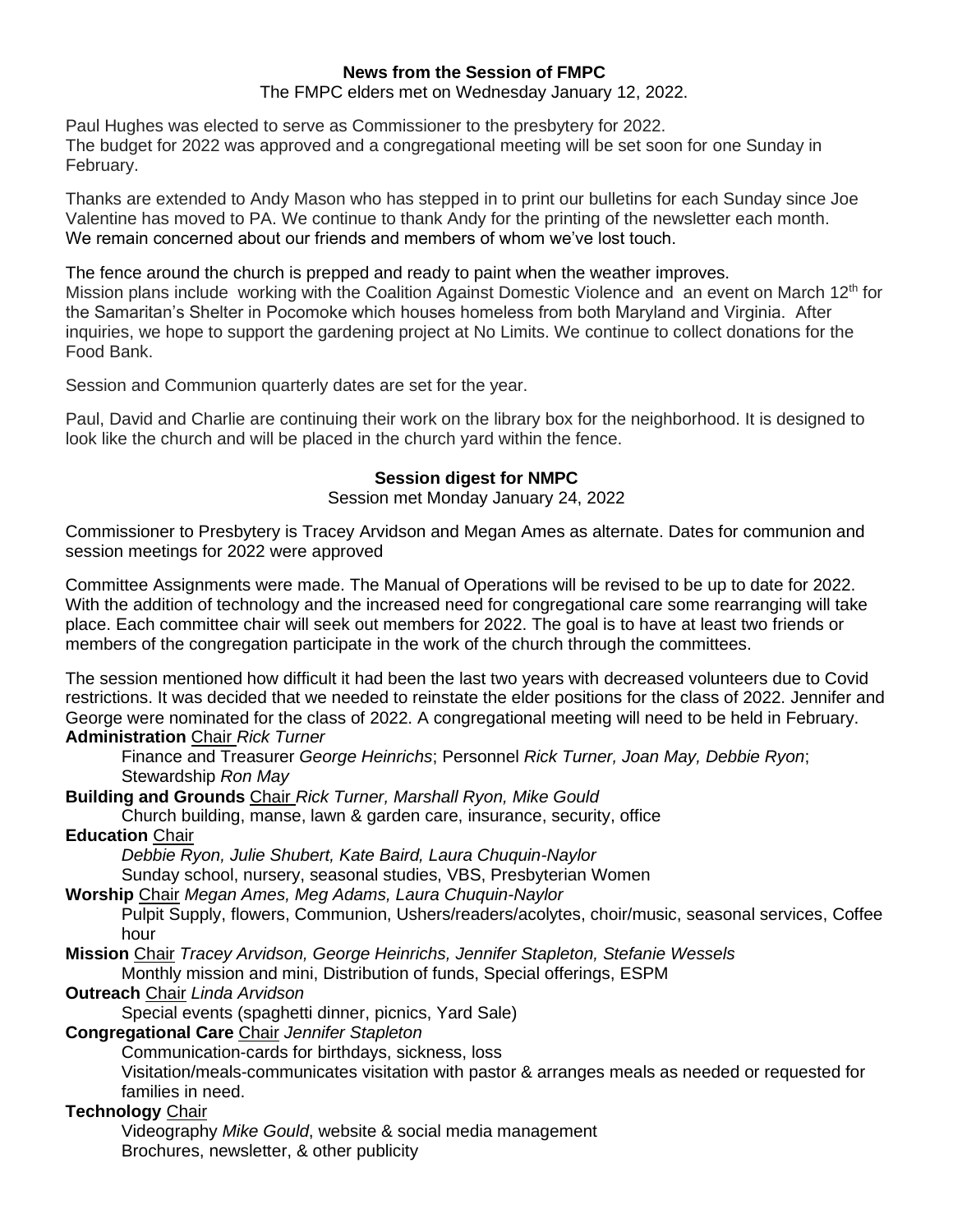

**Membership-**we hope you will consider joining one of our congregations as a full voting member. In order to be included on the roles as a full member you are asked to state your faith in Jesus Christ, be baptized (or share the date of baptism) and state your desire to be a participating member of this congregation. We will then officially welcome you to the congregation during a Sunday worship service. We hope you will say yes in 2022 and join our rolls. Please talk to Monica or one of our elders listed on this newsletter.

Membership at NMPC for 2022 is at 44 members

Membership at FMPC for 2022 is at 19 members

The annual statistical reports will be available at each church by mid-February. Thank you to our clerks Cynthia Hall and Jennifer Stapleton for faithfully keeping up with all these reports.

## **MISSION NEWS for NMPC from Tracey.**

### **Mission Matter: LOVE**

Love is kind. It does not envy, it does not boast, it is not proud. It does not dishonor others, it is not self-seeking, it is not easily angered, it keeps no record of wrongs. Love does not delight in evil but rejoices with the truth. It always protects, always trusts, always hopes, always perseveres.

**Mission Mega:** Doing things that are good for our hearts, minds and souls- and those of others.

*Recall* February 3rd: [The Day the Music Died](http://www.holidayinsights.com/moreholidays/February/daymusicdied.htm) What great talent the world lost this day back in 1959 ( Buddy Holly, Richie Valens and the Big Bopper died in a plane crash in 1959) Let's play and maybe share a link to one of our favorite songs (any song by anyone) in memory!

*Reach-out* February 7<sup>th</sup> [Send a Card to a Friend Day](http://www.holidayinsights.com/moreholidays/February/sendacardday.htm) - send someone a card or a letter.

*Remember* February 16<sup>th</sup>: [Do a Grouch a Favor Day-](http://www.holidayinsights.com/moreholidays/February/grouchfavorday.htm) Do something very nice for someone you think is grumpy.

*Relish* February 20<sup>th</sup> [Love Your Pet Day-](http://www.holidayinsights.com/moreholidays/February/loveyourpetday.htm) Give more love to your pet than usual! Post a picture of your fur baby on our church's Facebook page.

**MISSION Mini**-youth Sunday school project-making heart shaped dog biscuits for the SPCA on **Sunday February 20st** in celebration of [International Dog Biscuit Appreciation Day](http://www.holidayinsights.com/moreholidays/February/dogbiscuitday.htm) (the 23rd). **Mission Move**- **February is Canned-food month.** Let's collect for the local Food Bank!



**February Outdoor** activity will be at **McMath Park** in Onley on **Saturday February 16th at 2 pm. 21062 Colonial Ave, Onley, VA 23418**

We will walk the outdoor labyrinth and learn a little about the purpose and history of labyrinths. See you there.

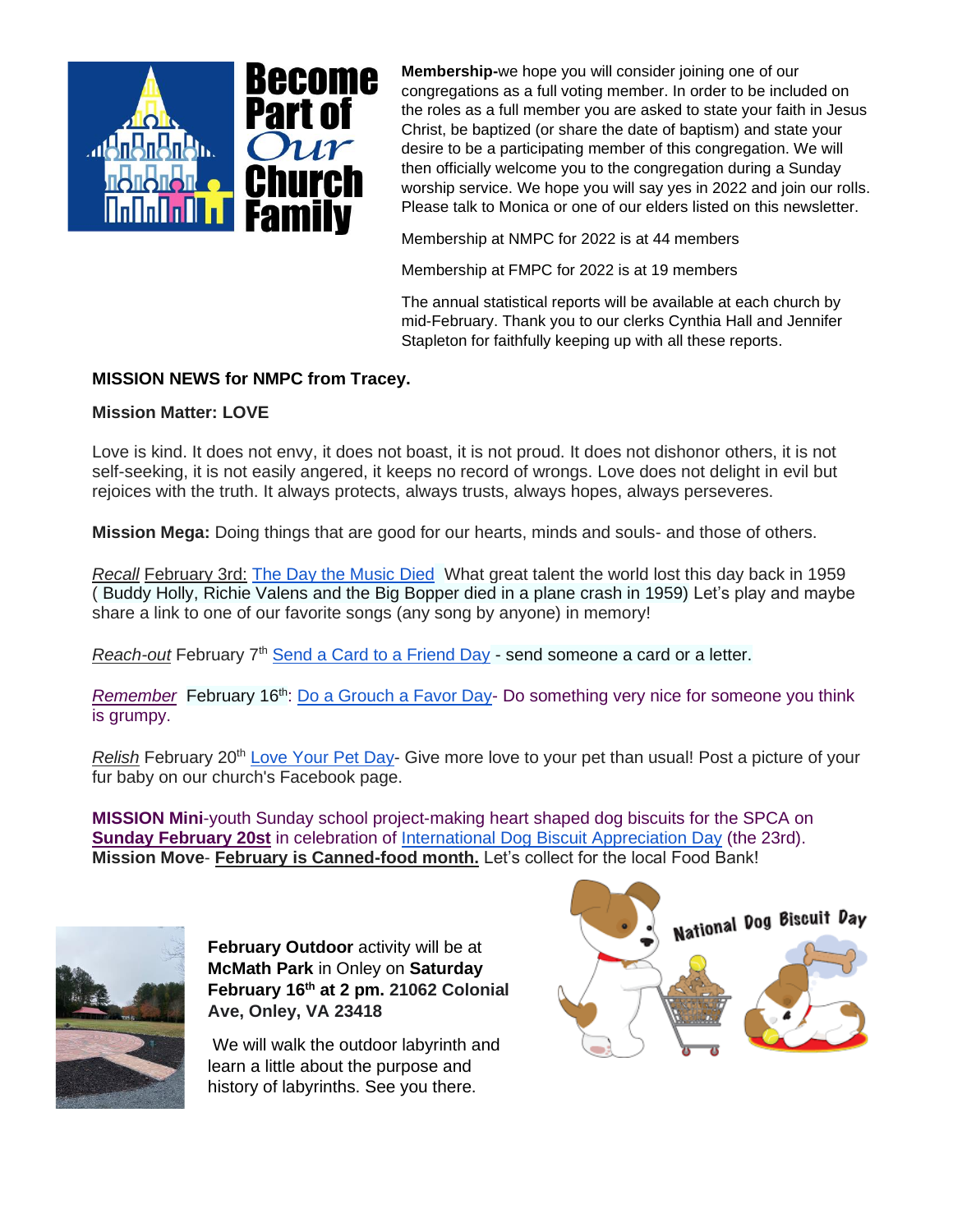| <b>February</b><br>2022                                                                                              | <b>February</b><br>2022                                               | <b>February</b><br>2022 | February<br>2022                                                                                      | <b>February</b><br>2022                                   | February<br>2022                                                          | February<br>2022 |
|----------------------------------------------------------------------------------------------------------------------|-----------------------------------------------------------------------|-------------------------|-------------------------------------------------------------------------------------------------------|-----------------------------------------------------------|---------------------------------------------------------------------------|------------------|
| <b>SUNDAY</b>                                                                                                        | <b>MONDAY</b>                                                         | <b>TUESDAY</b>          | Wednesday                                                                                             | <b>THURSDAY</b>                                           | <b>FRIDAY</b>                                                             | <b>SATURDAY</b>  |
|                                                                                                                      |                                                                       | $\mathbf{1}$            | $\overline{2}$                                                                                        | 3<br>Prayer meeting<br>8:30<br>Choir 5:45                 | 4<br>Senior Exercise 10                                                   | 5                |
| 6<br><b>9:15 FMPC-</b><br>communion<br>11:00 NMPC-<br><b>Baptism Everly</b><br><b>Quinn Stapleton</b>                | $\overline{7}$<br>PW 11:30<br><b>CARACTE</b><br>Presbyterian<br>Women | 8                       | 9                                                                                                     | 10<br><b>Choir 5:45</b>                                   | 11<br>Senior Exercise 10                                                  | 12               |
| 13<br>Congregational<br>meeting<br><b>9:15 FMPC</b><br>11:00 NMPC-<br>communion                                      | 14                                                                    | 15                      | 16<br>Walk the<br>Labyrinth at<br>McMath Park<br>2 pm                                                 | 17<br>Prayer meeting<br>8:30<br>Book Club 1<br>Choir 5:45 | 18<br>Senior Exercise 10                                                  | 19               |
| 20<br><b>9:15 FMPC</b><br>11:00 NMPC<br><b>Installation of</b><br>officers<br><b>Mini mission</b><br><b>CCYF 2pm</b> | 21<br><b>NMPC Session</b><br>5:30 pm                                  | 22                      | 23                                                                                                    | 24<br><b>Choir 5:45</b>                                   | 25<br>Men's group 9<br>网络罗尼塞西<br><b>MEN'S GROUP</b><br>Senior Exercise 10 | 26               |
| 27<br><b>9:15 FMPC</b><br>11:00 NMPC                                                                                 | 28                                                                    | March 1                 | $\overline{2}$<br>Ash<br>Wednesday<br><b>Ashes to Go!</b><br><b>FMPC 10-12</b><br>Worship<br>NMPC 7pm | $\overline{3}$<br>Season of<br>LENT begins!               | 4                                                                         | 5                |



Be on the lookout for monthly church group events beginning in March.

Hopes are for trips to Saxis, Barrier Island Center, Tangier, Savage Dunes and much more. Keep your ears and eyes open for these events.

Be on the lookout for an evening out to knit, sew, craft with church friends beginning in March on Tuesday evenings at NMPC.